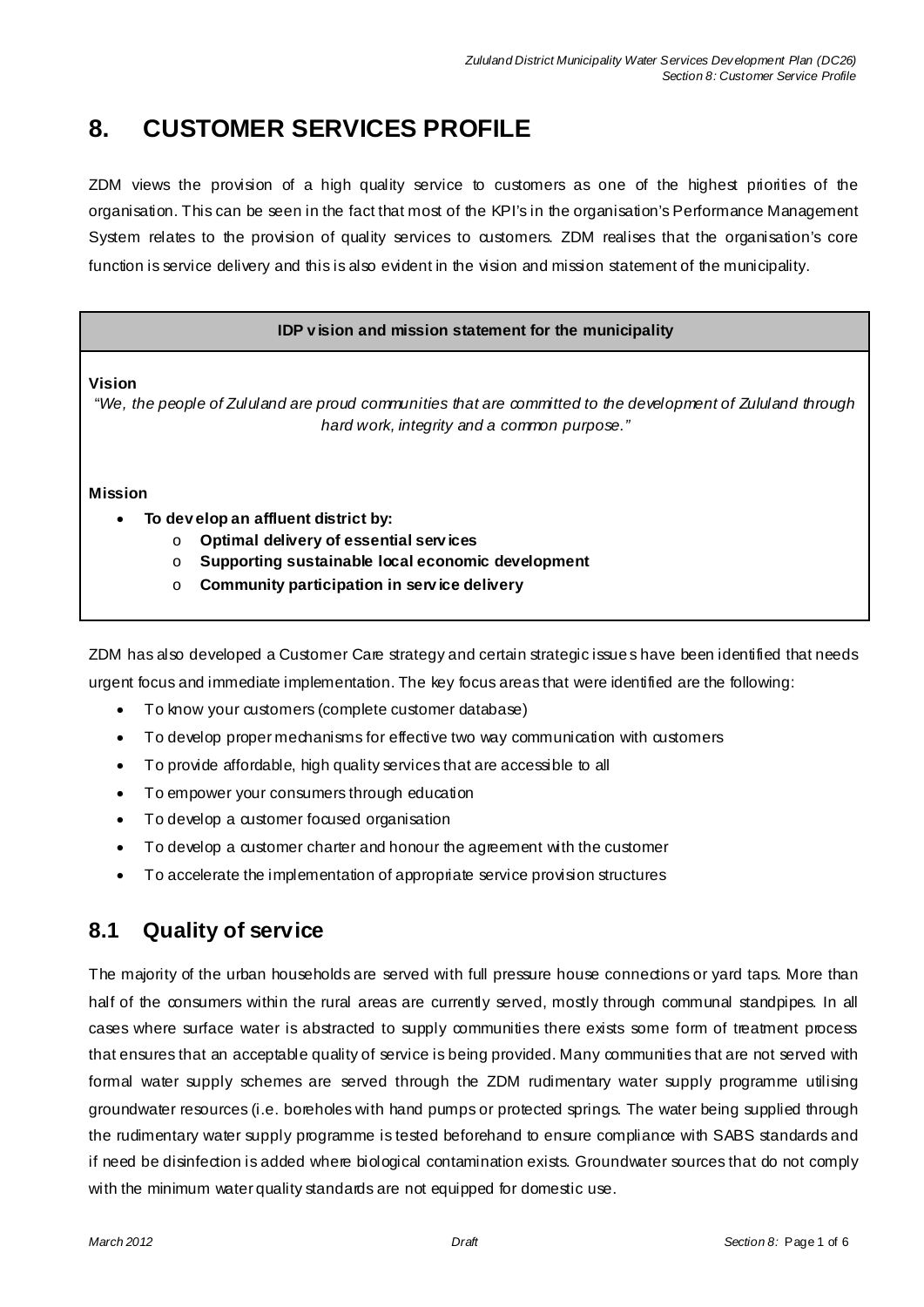Water quality is monitored by the WSA on an ongoing basis and it is expected of the water service providers to report on the water quality status of each scheme at least once a month. This reporting is part of the MANZI reporting system and the information is linked to specific schemes. Monthly reporting is also being done to DWAF and captured on the eWQMS system. Indicated in Table 8.1 (a) is a monthly water quality report that was produced through the system.

## **8.2 Consumer complaints**

ZDM has developed a system for the capturing and tracking of customer complaints, from the point where the complaint is recorded by the Customer Care centre, referred to specific individuals to deal with and closed out when finally dealt with. The system is called SIZA and records the time from when the complaint was lodged until the issue has been successfully completed. Response time to consumer complaints and the time it takes to deal with issues are therefore measured and can be reported on. Figures 8.2 a,b,c provide a view of system functionality. This version of the complaints management system was implemented in January 2012 and as such limited statistics are available on complaint patterns and trends.



#### **Figure 8.2 (a): Siza Dashboard**

25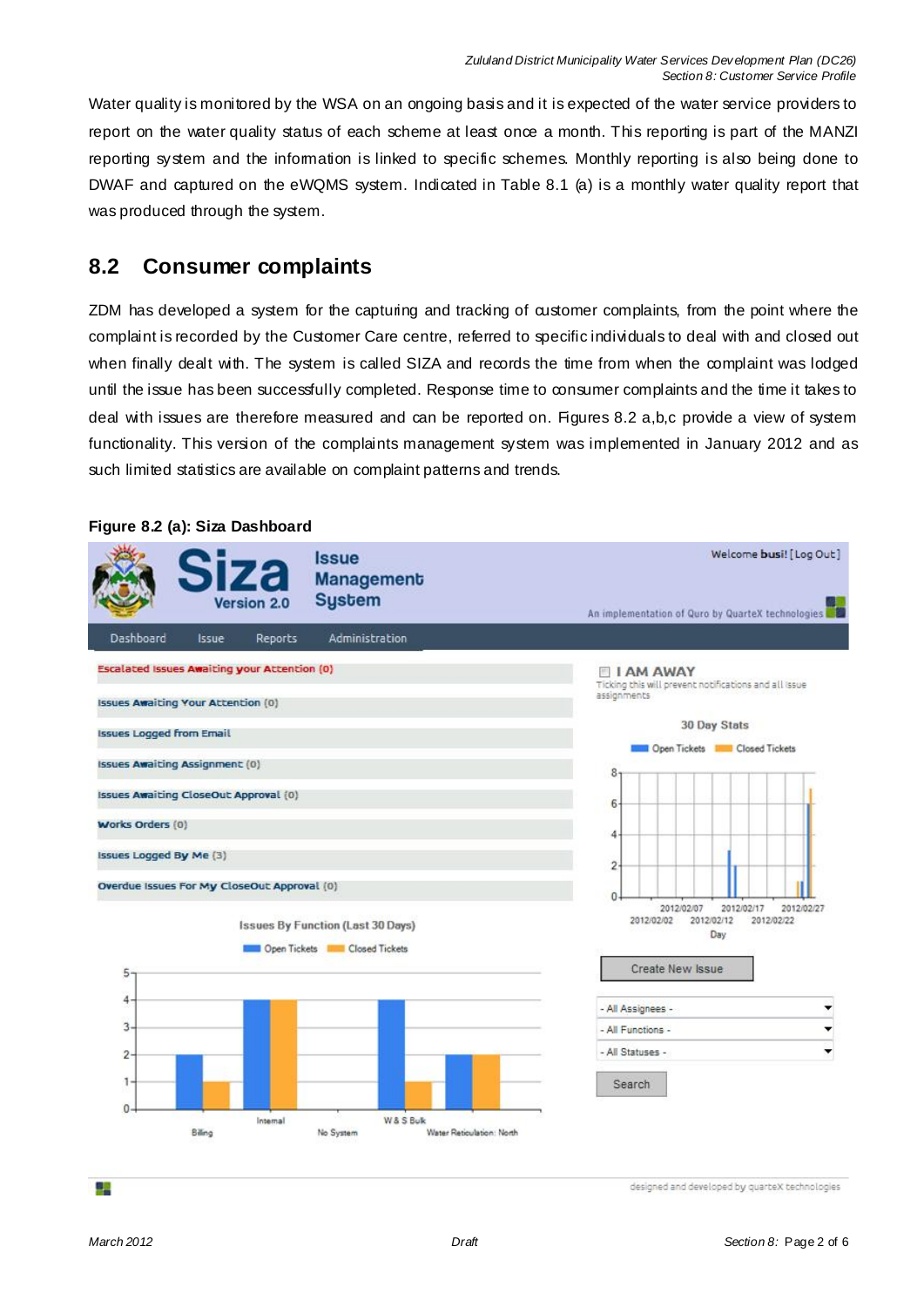|                 | Reported By Busisizwe Zulu       |                |                   |                       |   |
|-----------------|----------------------------------|----------------|-------------------|-----------------------|---|
| Cellphone       | +27 (73) 155 8534                |                | Email             | bzułu@zułuland.org.za |   |
| Issue #         |                                  |                |                   |                       |   |
| Subject         | Water leak at 145 Ngagane street |                |                   |                       |   |
| <b>Function</b> | Water Reticulation: South        | $\blacksquare$ | <b>Issue Type</b> | Complaint             | ▼ |
|                 | Assigned To   Select Assignee -  | w              | Priority          | 5 - High              | ۰ |

**Figure 8.2 (b): Capture new issue / Complaint**

# **Figure 8.2 (c): Issue Location**

| Issue History<br><b>Issue Detail</b><br>Map<br>Works Order<br>Latitude<br>Show<br>-28.299504227312<br>Longitude<br>Clear<br>31.421525834583<br>Province, City or Suburb:<br>$\mathbb{G} \sigma$<br>Search for an Area<br>Street Intersection:<br>Search for an Intersection<br>u<br>Ulondi<br>ing Magners<br>Vacana<br><b>Contract Contract Contract</b><br><b>Letter</b><br>BREE<br>Scale = 1:8692<br>31.42762, 28.29672<br>Data Provided by MaprT |  |  |  |
|-----------------------------------------------------------------------------------------------------------------------------------------------------------------------------------------------------------------------------------------------------------------------------------------------------------------------------------------------------------------------------------------------------------------------------------------------------|--|--|--|
|                                                                                                                                                                                                                                                                                                                                                                                                                                                     |  |  |  |
|                                                                                                                                                                                                                                                                                                                                                                                                                                                     |  |  |  |
|                                                                                                                                                                                                                                                                                                                                                                                                                                                     |  |  |  |
|                                                                                                                                                                                                                                                                                                                                                                                                                                                     |  |  |  |
|                                                                                                                                                                                                                                                                                                                                                                                                                                                     |  |  |  |
|                                                                                                                                                                                                                                                                                                                                                                                                                                                     |  |  |  |
|                                                                                                                                                                                                                                                                                                                                                                                                                                                     |  |  |  |
|                                                                                                                                                                                                                                                                                                                                                                                                                                                     |  |  |  |
|                                                                                                                                                                                                                                                                                                                                                                                                                                                     |  |  |  |
|                                                                                                                                                                                                                                                                                                                                                                                                                                                     |  |  |  |
|                                                                                                                                                                                                                                                                                                                                                                                                                                                     |  |  |  |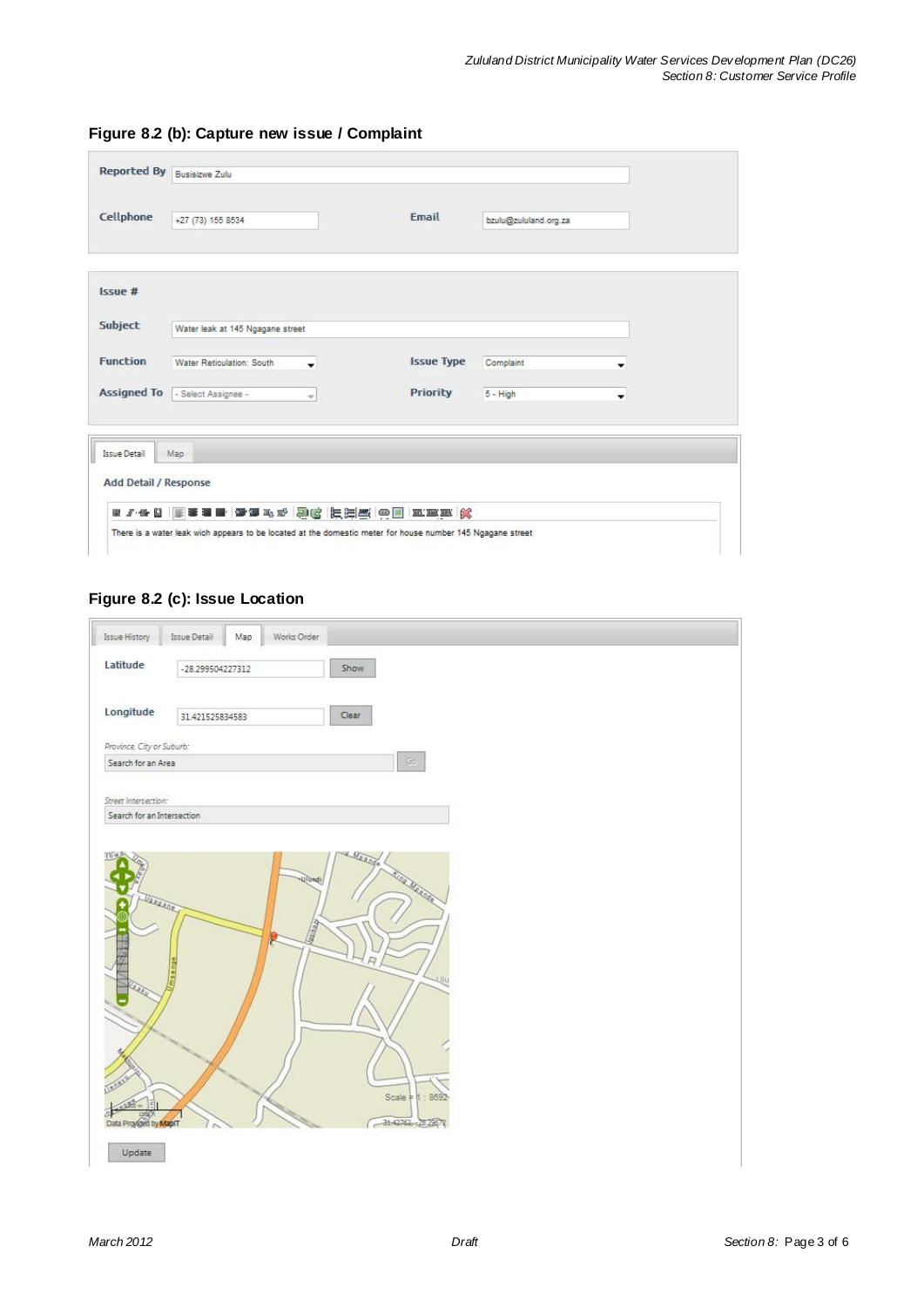Table 8.2 (a) herewith indicates the municipality's performance with respect to the provision of water services, as per the 2007/08 Performance Management scoring.

# **8.3 Health and Hygiene awareness education**

ZDM realises the importance of health and hygiene awareness education and strong emphasis is being placed on this with the roll-out of the sanitation programme in the district. The education is being done in collaboration with Department of Health and the ZDM social facilitators work closely with the health field officers to ensure an effective impact at community level. Department of Health officers also regularly follow up on this initial training after the sanitation programme has been conduded to ensure ongoing sustainability of health and hygiene practises.

The above mentioned is also one of the reasons why ZDM decided to implement sanitation simultaneously with the water roll out programme. This ensures a coordinated social effort with communities and the health and hygiene education has more of an impact if dean water is already available at the households.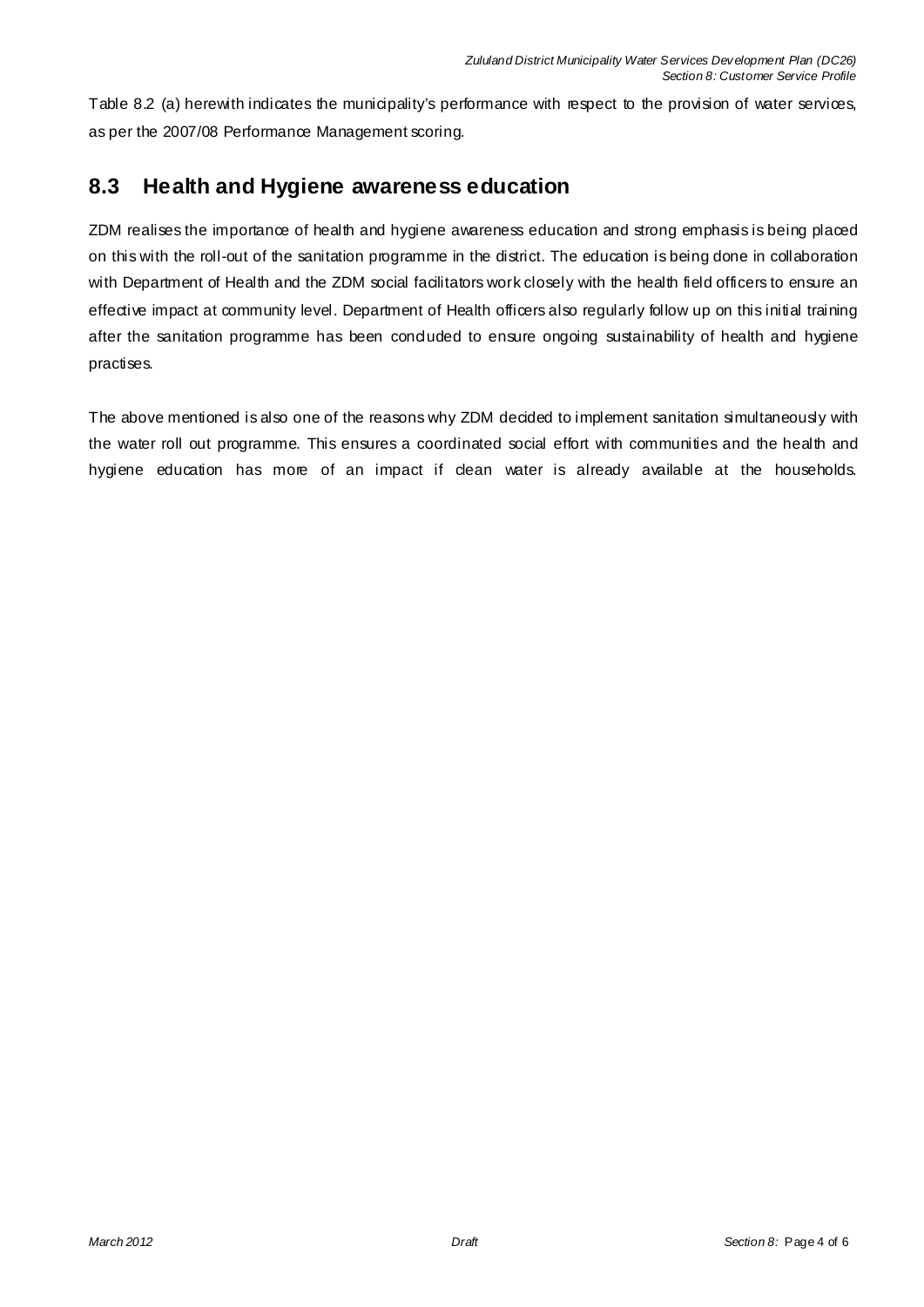|  |  | Table 8.1 (b): Monthly water quality report (December 2011) |  |
|--|--|-------------------------------------------------------------|--|
|--|--|-------------------------------------------------------------|--|

|                | SchemelD Scheme Name | Month | Year | No of Tests | Class                              | Col our | Description                                                                                                 |  |  |  |
|----------------|----------------------|-------|------|-------------|------------------------------------|---------|-------------------------------------------------------------------------------------------------------------|--|--|--|
| $\overline{2}$ | Vrvheid              | 12    | 2011 | 67          | IV                                 |         | Dangerous water quality - totally unsuitable for us e. Acute efects may occur                               |  |  |  |
| 13             | Coronation           | 12    | 2011 | 27          | Ш                                  |         | Poor water quality - unsuitable for use without treatment. Chronic effects may<br>occur                     |  |  |  |
| 14             | Hlobane              | 12    | 2011 | 23          | Ш                                  |         | Poor water quality - unsuitable for use without treatment. Chronic effects may<br>occur                     |  |  |  |
| 15             | eDumbe               | 12    | 2011 | 27          |                                    |         | Good water quality - suitable for use, rare instances of negative effects                                   |  |  |  |
|                |                      |       |      |             |                                    |         | Marginal water quality - conditionally acceptable, Negative effects may occur in                            |  |  |  |
| 21             | Louws berg           | 12    | 2011 | 23          | $\mathbf{H}$                       |         | s ome s ensitive groups                                                                                     |  |  |  |
| 30             | Enyathi              | 12    | 2011 | 14          | $\mathsf{IV}$                      |         | Dangerous water quality - totally unsuitable for use. Acute efects may occur                                |  |  |  |
| 37             | Mpungamhlope         | 12    | 2011 | 23          | Ш                                  |         | Marginal water quality - conditionally acceptable, Negative effects may occur in<br>s ome s ensitive groups |  |  |  |
| 38             | Makhosini            | 12    | 2011 | 22          | IV                                 |         | Dangerous water quality - totally unsuitable for us e. Acute efects may occur                               |  |  |  |
|                |                      |       |      |             |                                    |         | Marginal water quality - conditionally acceptable, Negative effects may occur in                            |  |  |  |
| 40             | Babanango            | 12    | 2011 | 23          | Ш                                  |         | s ome s ensitive groups                                                                                     |  |  |  |
| 45             | Golela               |       |      | 0           | No Data No Data                    |         | No Data                                                                                                     |  |  |  |
| 47             | Mand akazi           | 12    | 2011 | 4           |                                    |         | Good water quality - suitable for use, rare instances of negative effects                                   |  |  |  |
| 50             | Enyokeni             | 12    | 2011 | 23          | IV                                 |         | Dangerous water quality - totally unsuitable for us e. Acute efects may occur                               |  |  |  |
|                |                      |       |      |             |                                    |         | Marginal water quality - conditionally acceptable, Negative effects may occur in                            |  |  |  |
| 51             | Kombuzi              | 12    | 2011 | 14          | Ш                                  |         | s ome s ensitive groups                                                                                     |  |  |  |
|                |                      |       |      |             |                                    |         | Marginal water quality - conditionally acceptable, Negative effects may occur in                            |  |  |  |
| 57             | Nongoma              | 12    | 2011 | 31          | Ш                                  |         | s ome s ensitive groups                                                                                     |  |  |  |
|                |                      |       |      |             |                                    |         | Marginal water quality - conditionally acceptable, Negative effects may occur in                            |  |  |  |
| 97             | Ophuzane             | 12    | 2011 | 14          | Ш                                  |         | some sensitive groups                                                                                       |  |  |  |
|                |                      |       |      |             |                                    |         | Marginal water quality - conditionally acceptable, Negative effects may occur in                            |  |  |  |
| 99             | Tholakele            | 12    | 2011 | 14          | $\mathsf{II}$                      |         | some sensitive groups                                                                                       |  |  |  |
| 104            | Frischgewaagd        | 12    | 2011 | 55          | $\mathsf{IV}$                      |         | Dangerous water quality - totally unsuitable for us e. Acute efects may occur                               |  |  |  |
| 106            | eMondlo              | 12    | 2011 | 71          | $\mathsf{IV}$                      |         | Dangerous water quality - totally unsuitable for use. Acute efects may occur                                |  |  |  |
|                |                      |       |      |             |                                    |         | Marginal water quality - conditionally acceptable, Negative effects may occur in                            |  |  |  |
| 116            | Msibi                | 12    | 2011 | 14          | Ш                                  |         | s ome s ensitive groups                                                                                     |  |  |  |
|                | Nkos ents ha         | 12    | 2011 | 14          | Ш                                  |         | Marginal water quality - conditionally acceptable, Negative effects may occur in                            |  |  |  |
| 118            |                      |       |      |             |                                    |         | s ome s ensitive groups                                                                                     |  |  |  |
| 119            | Belgrade             | 12    | 2011 | 23          | $\mathsf{IV}$                      |         | Dangerous water quality - totally unsuitable for use. Acute efects may occur                                |  |  |  |
| 120            | Khi phunyawo         | 12    | 2011 | 14          | $\mathsf{II}$                      |         | Marginal water quality - conditionally acceptable, Negative effects may occur in                            |  |  |  |
|                |                      |       |      |             |                                    |         | s ome s ensitive groups                                                                                     |  |  |  |
| 122            | Khambi               | 12    | 2011 | 14          | $\mathsf{I}$                       |         | Marginal water quality - conditionally acceptable, Negative effects may occur in                            |  |  |  |
|                |                      |       |      |             |                                    |         | s ome s ensitive groups                                                                                     |  |  |  |
| 125            | Mountain View        | 12    | 2011 | 14          | Ш                                  |         | Marginal water quality - conditionally acceptable, Negative effects may occur in                            |  |  |  |
|                |                      |       |      |             |                                    |         | s ome s ensitive groups                                                                                     |  |  |  |
| 128            | Osingi singini       | 12    | 2011 | 14          |                                    |         | Good water quality - suitable for use, rare instances of negative effects                                   |  |  |  |
| 139            | Ceza                 | 12    | 2011 | 23          | $\ensuremath{\mathsf{III}}\xspace$ |         | Poor water quality - unsuitable for use without treatment. Chronic effects may                              |  |  |  |
|                |                      |       |      |             |                                    |         | occur                                                                                                       |  |  |  |
| 140            | Sidins i             |       |      | 0           | No Data No Data                    |         | No Data                                                                                                     |  |  |  |
| 147            | Ulundi               | 12    | 2011 | 71          | IV                                 |         | Dangerous water quality - totally unsuitable for us e. Acute efects may occur                               |  |  |  |
| 161            | Pongola              | 12    | 2011 | 40          |                                    |         | Good water quality - suitable for use, rare instances of negative effects                                   |  |  |  |
| 163            | Spek boom            |       |      | $\pmb{0}$   | No Data No Data                    |         | No Data                                                                                                     |  |  |  |
| 164            | Khangela             | 12    | 2011 | 23          | Ш                                  |         | Marginal water quality - conditionally acceptable, Negative effects may occur in                            |  |  |  |
|                |                      |       |      |             |                                    |         | s ome s ensitive groups                                                                                     |  |  |  |
| 165            | Mvuzini              | 12    | 2011 | 14          | $\mathsf{II}$                      |         | Marginal water quality - conditionally acceptable, Negative effects may occur in                            |  |  |  |
|                |                      |       |      |             |                                    |         | s ome s ensitive groups                                                                                     |  |  |  |
| 195            | Nkonjeni             | 12    | 2011 | 19          | $\mathsf{II}$                      |         | Marginal water quality - conditionally acceptable, Negative effects may occur in                            |  |  |  |
|                |                      |       |      |             |                                    |         | s ome s ensitive groups                                                                                     |  |  |  |
| 334            | Itshelej uba         | 12    | 2011 | 23          | $\overline{\phantom{a}}$           |         | Good water quality - suitable for use, rare instances of negative effects                                   |  |  |  |
| 341            | Thulasi zwe          | 12    | 2011 | 23          | IV                                 |         | Dangerous water quality - totally unsuitable for us e. Acute efects may occur                               |  |  |  |
| 350            | Masokaneni           | 12    | 2011 | 14          | I                                  |         | Good water quality - suitable for use, rare instances of negative effects                                   |  |  |  |
| 351            | Purim                | 12    | 2011 | 14          | Ш                                  |         | Marginal water quality - conditionally acceptable, Negative effects may occur in                            |  |  |  |
|                |                      |       |      |             |                                    |         | s ome s ensitive groups                                                                                     |  |  |  |
| 352            | Gumbi                |       |      | 0           | No Data No Data                    |         | No Data                                                                                                     |  |  |  |
| 360            | Usuthu               | 12    | 2011 | 19          | 1V                                 |         | Dangerous water quality - totally unsuitable for use. Acute efects may occur                                |  |  |  |